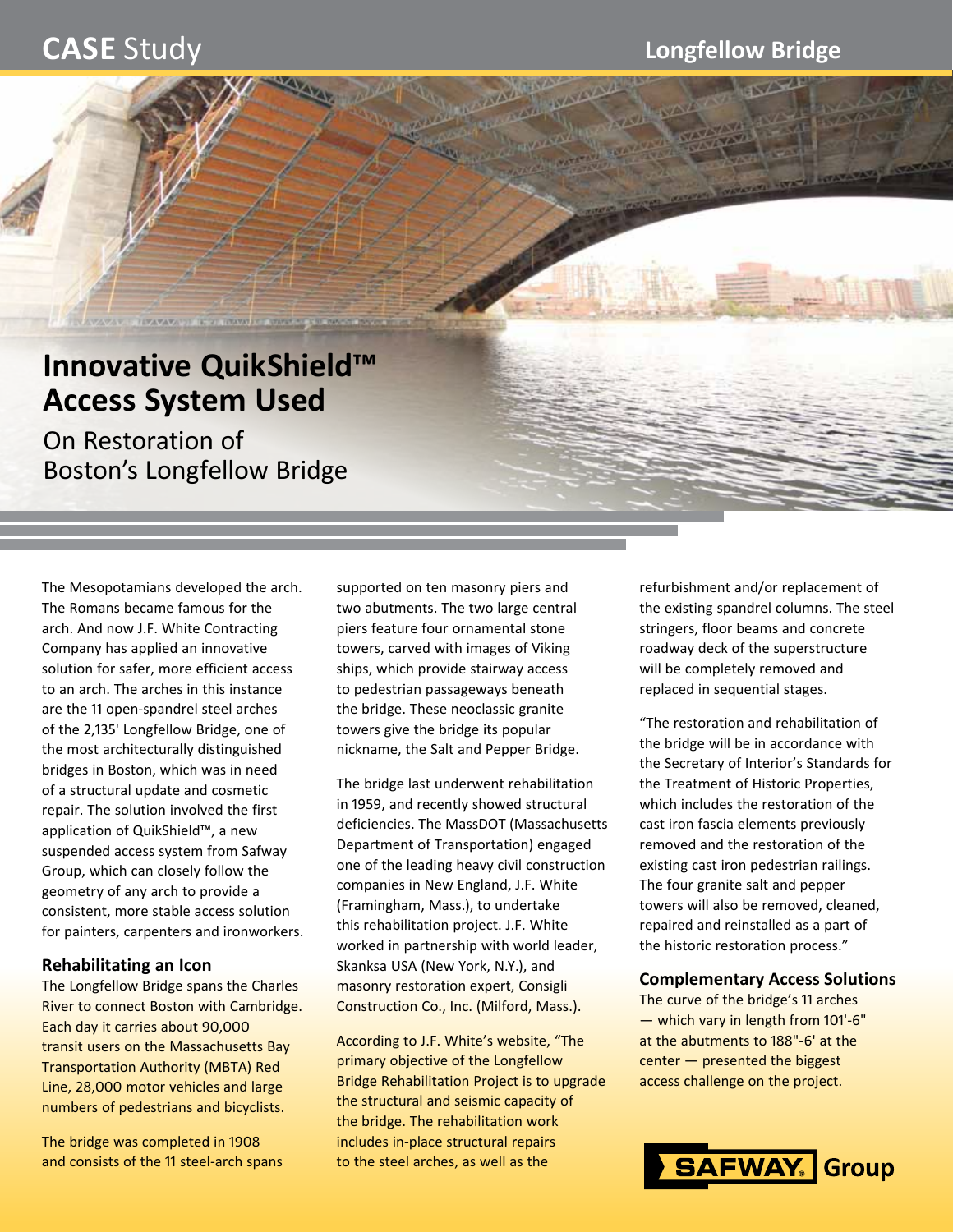

The traditional solution to bridge access involves corrugated steel decking or chain link fence supported on cables suspended from structural members. However, steel decking can become slippery when wet. It also flexes, and blasting media can be difficult to remove from the valleys. Chain link fence often induces a sense of vertigo, and the platform is not particularly stable. Neither provides a good option for material movement.

In 2004, seeking to provide more stable, safer access solutions, Safway introduced QuikDeck®, a patented system that uses 4" and 8" joists to support plywood decking panels. To form a rectangle or square, joists connect to a node at each corner. Chain slots on each node provide locations to secure 3/8" grade 100 suspension chain. Suspended every 16', QuikDeck has a rating of 25 psf; suspended every 8', it has a 50 psf rating. The Longfellow

**"The beginning was a little slow, but once we had a good handle on all the parts and how they fit together, it was very easy."**

However, while a flat platform makes sense directly underneath an arch, using tiered platforms to access the entire span doesn't make sense. First, access height would vary as the arch dipped to the water, which would add a burden to the trades. Second, it would necessitate more ladders and timbers. Third, QuikDeck has a relatively expensive cost per square foot.

> Fortunately, Safway engineers had been working on a new solution, QuikShield, which J.F. White agreed to pioneer on the Longfellow Bridge project.

### **Engineering a New Solution**

Seeking to provide a cost-effective, complementary suspended access solution to QuikDeck, while avoiding the disadvantages of corrugated decking or wire mesh, Safway designed the new QuikShield system with the following features:

Bridge project used a combination of configurations "QuikDeck is top notch. It's the best platform out there because you have rigid plywood deck," says Michael Kelleher, J.F. White's superintendent for the project. "It's a very stable area to stage materials and work from."

On the Longfellow Bridge project, J.F. White located a  $30' \times 80'$  barge underneath the middle of each span. They connected 30 QuikDeck sections to create a 26' × 67' "starter platform" and used manual hoists to lift it into place. Workers then raised additional sections as needed. Most spans use about 70 sections, combining  $8' \times 8'$  and  $4' \times 8'$  sections to achieve the desired size. A single  $8' \times 8'$  cantilevered section on each platform enables convenient ladder access from the bridge deck.

- Easy and safe to erect with minimal training and no specialized labor
- Fast installation rates of 600 square feet, per person, per day (about twice that of QuikDeck)
- Solid, non‑slip working surface
- Superior, safe access
- Live‑load capacities from 25 to 100 psf
- Integration with other access systems
- Lower total installed cost, with competitive rental rates

QuikShield consists of plywood decking riveted to a galvanized steel frame. It is available in standard sizes of  $2' \times 8'$ ,  $1' \times 8'$ ,  $2' \times 4'$  and  $1' \times 4'$ . Compared to corrugated metal decking, plywood provides more secure footing (especially when wet), permits easier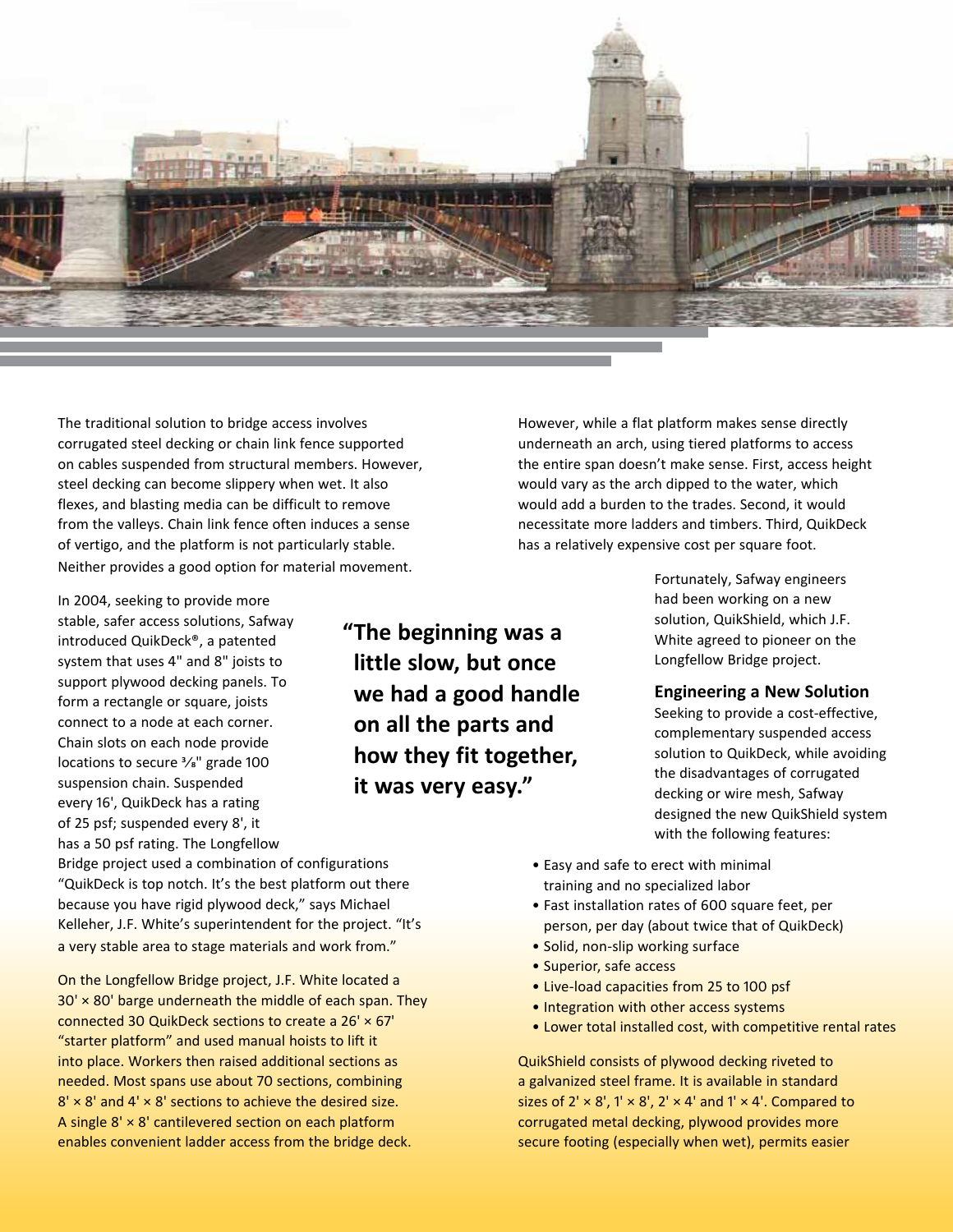

clean‑up of blasting media and construction debris, and costs about the same per square foot. Most importantly, it creates a much more stable platform.

"The wooden deck provides much more traction, plus it gives us a more secure feeling," says Kelleher. "Stability-wise and strength-wise, there's no comparison to the other systems I've worked on. I think that's a plus factor."

Russell Hansen, the Safway project engineer who worked closely with Kelleher, notes, "As configured on this project, QuikShield has a maximum deflection (sag) of 11" when fully loaded. Most of time, they're not even approaching that amount of deflection. This flexible system makes moving workers and materials more efficient and safer than ever before."

Patrick Blais, J.F. White's lead engineer, steel and coatings, for the Longfellow Bridge project adds that, "It's a stable platform for a system suspended on a sloped tendon cable. I think our workers were happy



with the system. They appreciated the ability to put up ladders to reach higher areas under the arch."

Hansen also notes that QuikShield provides an easy platform on which to erect containment systems, as well as act as a debris shield.

### **Easy, Safe, Fast**

QuikShield panels latch onto dual wire rope tendons at each end. The  $\frac{7}{16}$ " diameter tendons terminate in swage sockets, spelter sockets, wire rope clips or turnback eyes (the choice on the Longfellow Bridge project, where U-bolts connect them to QuikDeck nodes).

As for suspension, QuikShield's unique suspension bracket serves two functions. First, they grip the wire tendons after workers use an impact wrench to tighten two bolts; a visual indicator ensures proper installation. The suspension bracket also features a chain slot connection, with a chain retainer used to secure the chain to the bracket. This design, the same one used on QuikDeck, eliminates fist grips, a major source of platform failure.

On the Longfellow Bridge project, workers strung the tendons between the middle QuikDeck platform and four-foot-wide "anchor" QuikDeck platforms at the ends of each span (e.g., abutting the piers). Sections of QuikShield were staged on the top QuikDeck platform. Workers set a panel on the tendons and then used a rope to lower the QuikShield panel to a waiting team member, who would set it in place. QuikShield's carrying handles then serve a dual purpose. Offset on each side, the handles cup the frame of the next panel, automatically adding stability as the workers build the platform.

In addition, using concrete anchor brackets to secure scaffolding to the bridge piers simply wasn't an option on this historic bridge. As a result, Safway custom